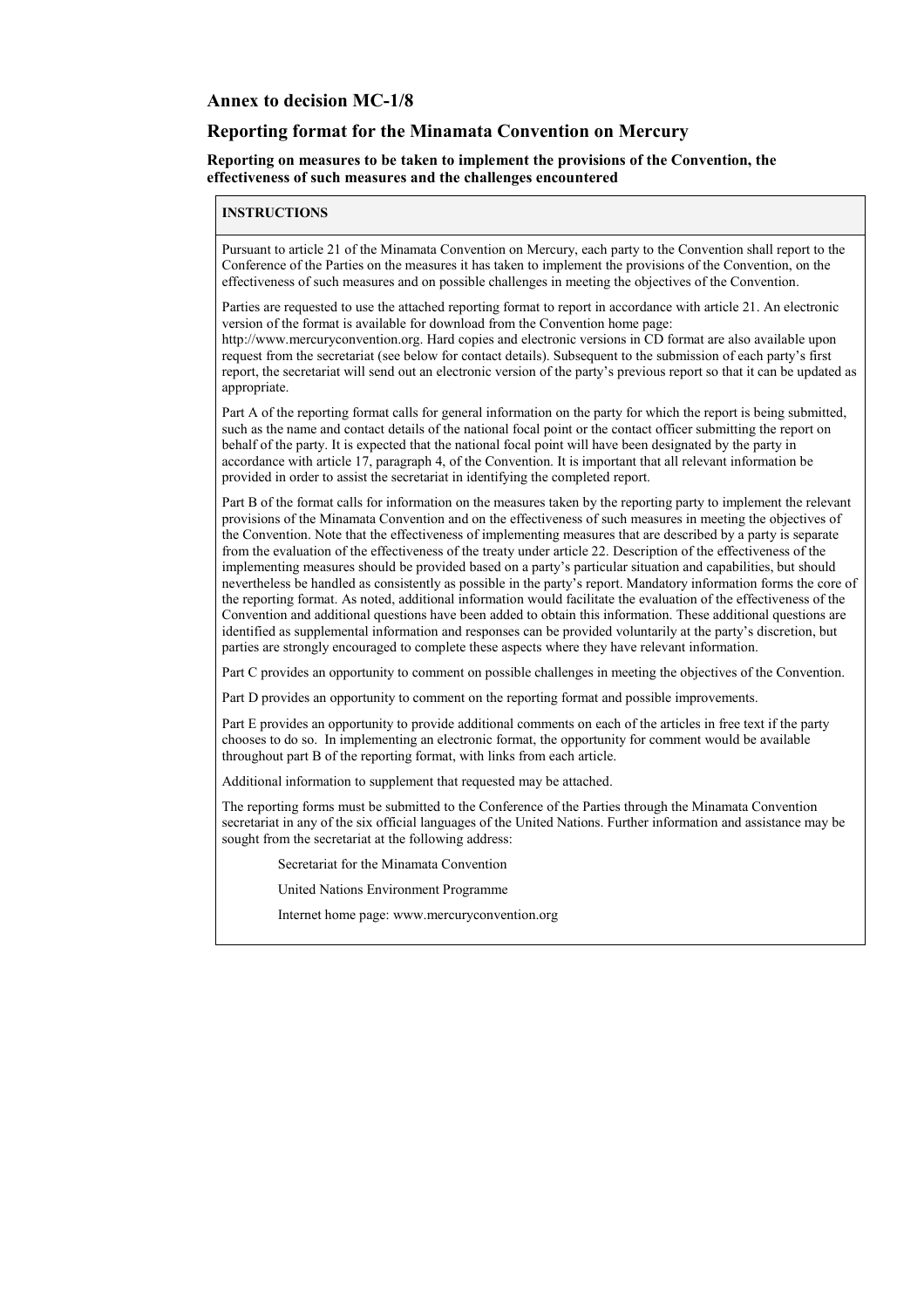# **Part A**

| MINAMATA CONVENTION ON MERCURY<br>NATIONAL REPORT PURSUANT TO ARTICLE 21                                       |                  |  |
|----------------------------------------------------------------------------------------------------------------|------------------|--|
| 1. INFORMATION ON THE PARTY                                                                                    |                  |  |
| Name of party                                                                                                  |                  |  |
| Date on which its instrument of ratification, accession, approval<br>or acceptance was deposited               | (day/month/year) |  |
| Date of entry into force of the Convention for the party                                                       | (day/month/year) |  |
| 2. INFORMATION ON THE NATIONAL FOCAL POINT                                                                     |                  |  |
| Full name of the institution                                                                                   |                  |  |
| Name and title of contact officer                                                                              |                  |  |
| Mailing address                                                                                                |                  |  |
| Telephone number                                                                                               |                  |  |
| Fax number                                                                                                     |                  |  |
| E-mail                                                                                                         |                  |  |
| Web page                                                                                                       |                  |  |
| 3. INFORMATION ABOUT THE CONTACT OFFICER SUBMITTING THE REPORTING FORMAT IF DIFFERENT FROM THE<br><b>ABOVE</b> |                  |  |
| Full name of the institution                                                                                   |                  |  |
| Name and title of contact officer                                                                              |                  |  |
| Mailing address                                                                                                |                  |  |
| Telephone number                                                                                               |                  |  |
| Fax number                                                                                                     |                  |  |
| E-mail                                                                                                         |                  |  |
| Web page                                                                                                       |                  |  |
| 4. DATE THE REPORT WAS SUBMITTED                                                                               | (day/month/year) |  |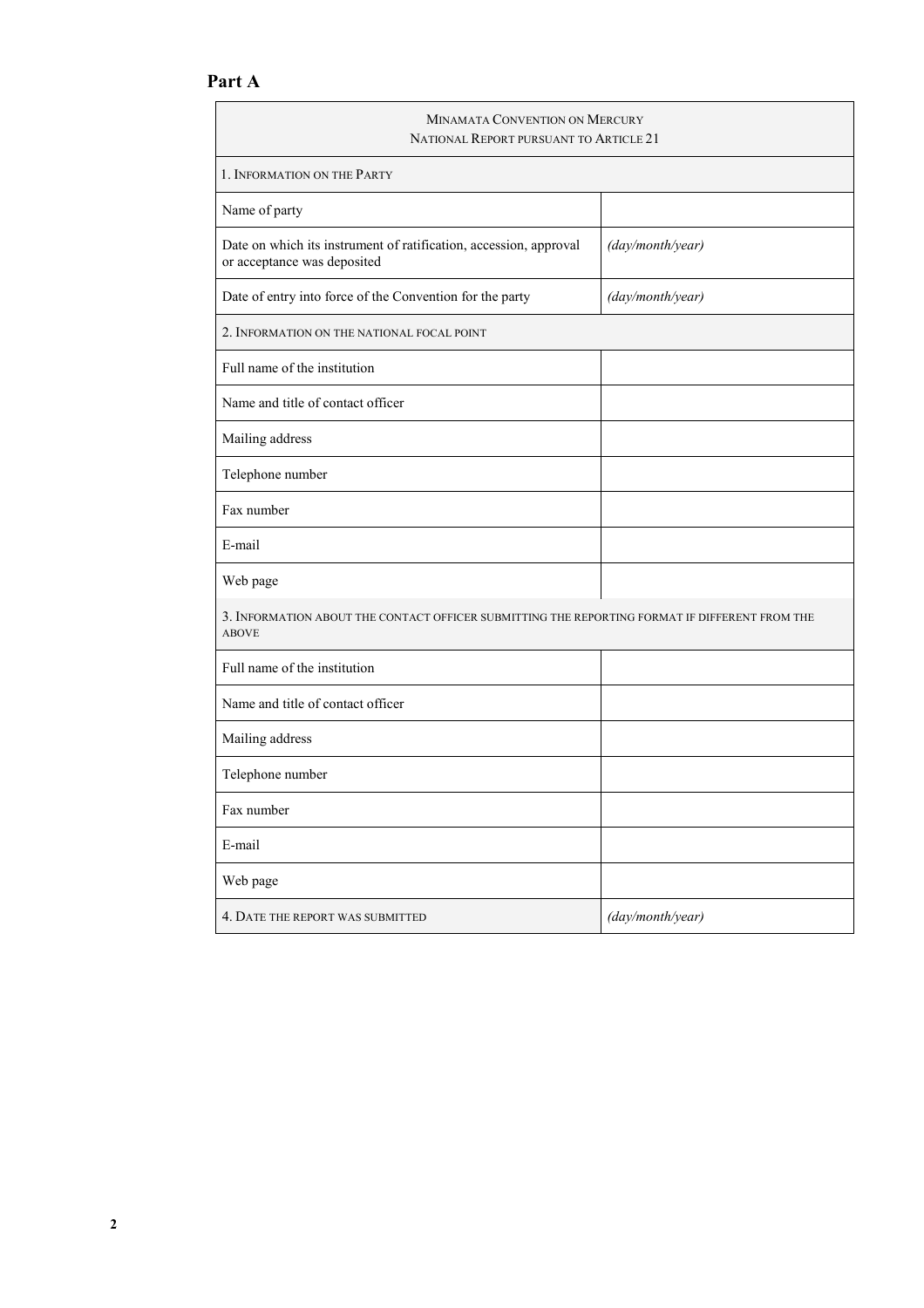## **Part B**

#### **Article 3: Mercury supply sources and trade**

**1.** Does the party have any primary mercury mines that were operating within its territory at the date of entry into force of the Convention for the party? (Para. 3.)

- Yes
- $\square$  No

If **yes**, please indicate:

- a) The anticipated date of closure of the mine(s): (*month, year*) OR
- b) The date upon which the mine(s) closed: (*month, year*)
- c) \*Total amount mined \_\_\_\_\_\_\_ metric tons per year

2. Does the party have any primary mercury mines that are now in operation that were not in operation at the time of entry into force of the Convention for the party? (Para. 3, para. 11.)

- Yes
- $\square$  No

If **yes**, please explain.

3. Has the party endeavoured to identify individual stocks of mercury or mercury compounds exceeding 50 metric tons and sources of mercury supply generating stocks exceeding 10 metric tons per year that are located within its territory? (Para. 5.)

- Yes
- $\square$  No
- a) \*If the party answered Yes to Question 3 above:
	- i. Please attach the results of your endeavour or indicate where it is available on the internet, unless unchanged from a previous reporting round.
	- ii. Supplemental: Please provide any related information, for example on the use or disposal of mercury from such stocks and sources.
- b) If the party answered No above, please explain.

4. Does the party have excess mercury available from the decommissioning of chlor-alkali facilities? (Para. 5. (b).)

- Yes
- $\square$  No

If **yes**, please explain the measures taken to ensure that the excess mercury was disposed of in accordance with the guidelines for environmentally sound management referred to in paragraph 3 (a) of article 11 using operations that did not lead to recovery, recycling, reclamation, direct re-use or alternative uses. (Para. 5 (b), para. 11.)

5. \*Has the party received consent, or relied on a general notification of consent, in accordance with article 3, including any required certification from importing non-parties, for all exports of mercury from the party's territory in the reporting period. (Para. 6, para. 7.)

| Yes, exports to parties      | $\perp$ |
|------------------------------|---------|
| Yes, exports to non-parties: | П       |
| No                           | $\Box$  |

If **yes**,

a. and the party has submitted copies of the consent forms to the secretariat, then no further information is needed.

If the party has not previously provided such copies, it is recommended that it do so.

Otherwise, please provide other suitable information showing that the relevant requirements of paragraph 6 of article 3 have been met.

Supplemental: please provide information on the use of the exported mercury.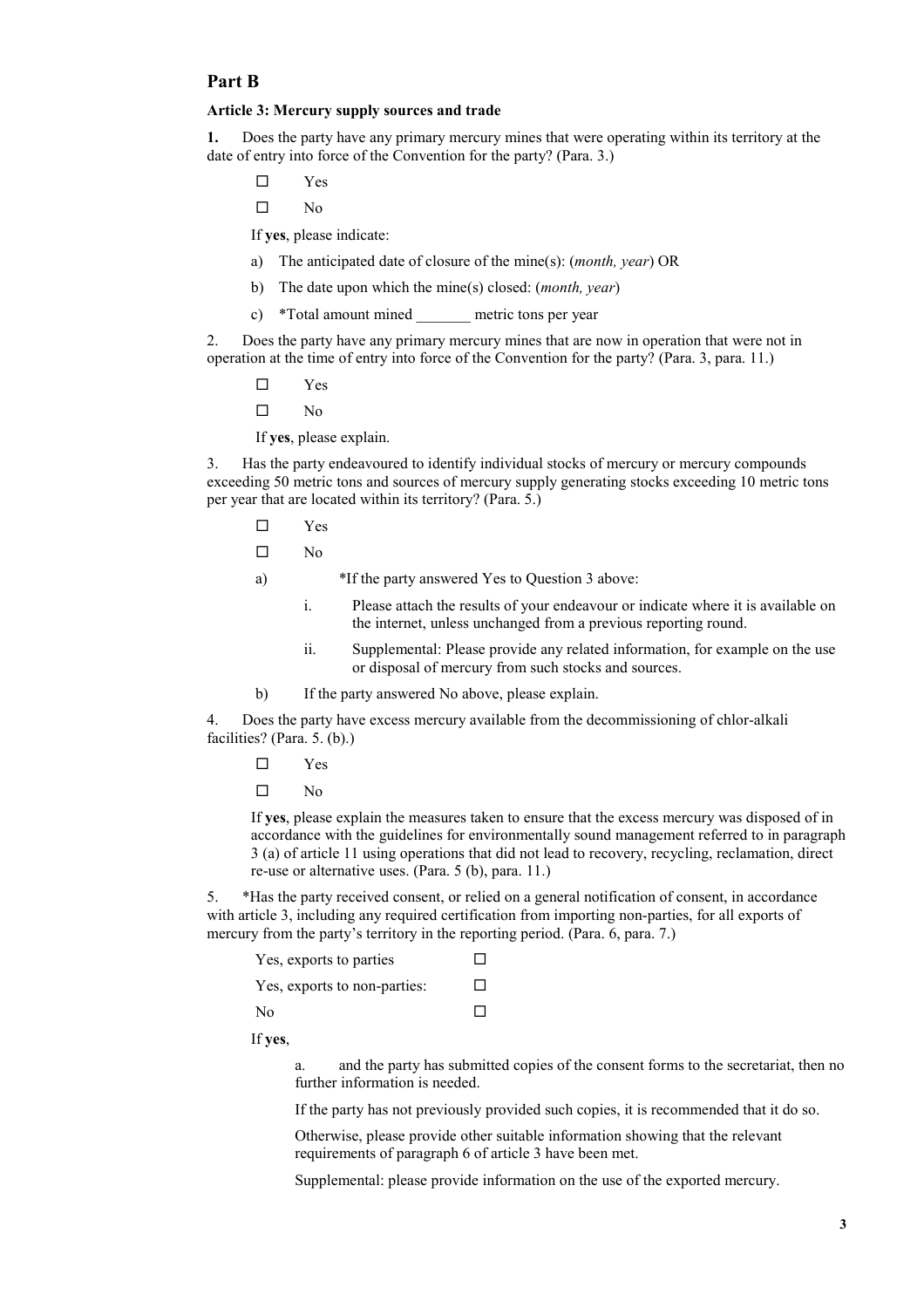b. If exports were based on a general notification in accordance with article 3, paragraph 7, please indicate, if available, the total amount exported and any relevant terms or conditions in the general notification related to use.

- 6. Has the party allowed the import of mercury from a non-party?
	- $\square$  No
	- Yes

If **yes**, and the party has submitted copies of the consent forms to the secretariat, then no further information is needed.

If the party has not previously provided such copies, it is recommended that it do so.

Otherwise, please provide other suitable information showing that the relevant requirements of paragraph 8 of article 3 have been met.

Supplemental: Please provide information on the quantities and countries of origin.

 $\Box$  The importing party has relied on paragraph 7 of article 3.

If yes, or if the party relied on paragraph 7 of article 3, did the non-party provide certification that the mercury is not from sources identified under paragraph 3 or paragraph 5 (b) of article 3? (Para. 8.)

- Yes
- $\Box$  No
- $\Box$  The party has submitted its general notification of consent, applied paragraph 9 of article 3, and provided information on the quantities and countries of origin.

If **no,** please explain.

#### **Article 4: Mercury-added products**

1. Has the party taken any appropriate measures to not allow the manufacture, import or export of mercury-added products listed in Part I of Annex A of the Convention after the phase-out date specified for those products? (Para.1.)

(If the party is implementing paragraph 2, please skip to question 2.)

Yes

 $\square$  No

If **yes**, please provide information on the measures.

If **no**, has the party registered for an exemption pursuant to article 6?

- Yes
- $\square$  No

If **yes**, for which products (please list)? (Para. 1, para. 2 (d).)

2. If **yes** (implementing paragraph 2 of article 4): (Para. 2.)

Has the party reported to the Conference of the Parties at the first opportunity a description of the measures or strategies implemented, including a quantification of the reductions achieved? (Para. 2 (a).)

Yes

 $\Box$  No

Has the party implemented measures or strategies to reduce the use of mercury in any products listed in Part I of Annex A for which a de minimis value has not yet been obtained? (Para. 2 (b).)

- Yes
- $\square$  No

If **yes**, please provide information on the measures.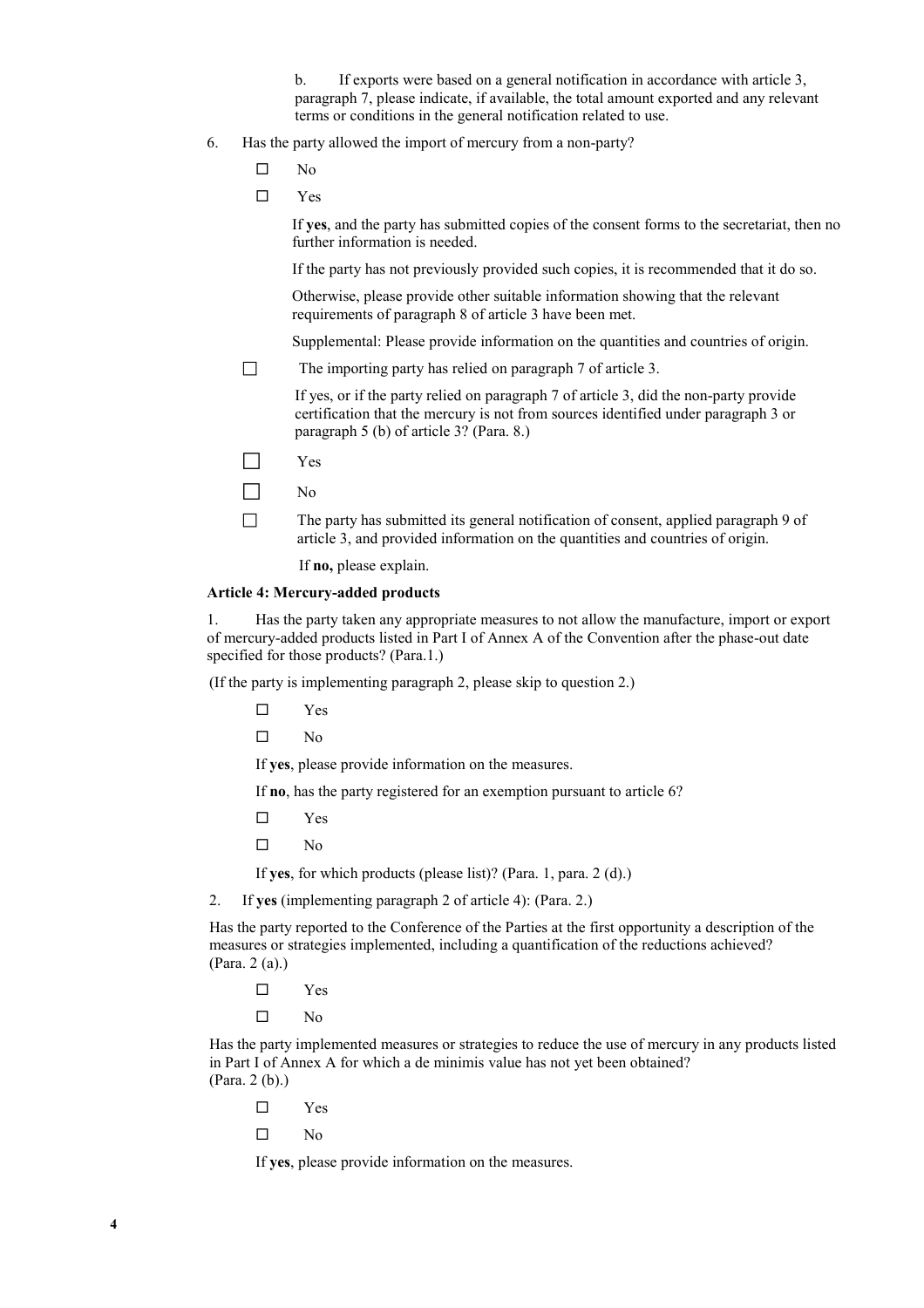Has the party considered additional measures to achieve further reductions? (Para. 2 (c).)

Yes

 $\square$  No

If **yes**, please provide information on the measures.

3. Has the party taken two or more measures for the mercury-added products listed in Part II of Annex A in accordance with the provisions set out therein? (Para. 3.)

 $\square$  Yes

 $\Box$  No

If **yes**, please provide information on the measures.

4. Has the party taken measures to prevent the incorporation into assembled products of mercuryadded products whose manufacture, import and export are not allowed under article 4? (Para. 5.)

Yes

 $\square$  No

If **yes**, please provide information on the measures.

5. Has the party discouraged the manufacture and the distribution in commerce of mercury-added products not covered by any known use in accordance with article 4, paragraph 6? (Para. 6.)

Yes

 $\square$  No

If **yes**, please provide information on the measures taken.

If **no**, has there been an assessment of the risks and benefits of the product that demonstrates environmental or health benefits? Has the party provided to the secretariat, as appropriate, information on any such product?

Yes

 $\Box$  No

If yes, please name the product:

#### **Article 5: Manufacturing processes in which mercury or mercury compounds are used**

1. Are there facilities within the territory of the party that use mercury or mercury compounds for the processes listed in Annex B of the Minamata Convention in accordance with paragraph 5 of article 5 of the Convention? (Para. 5.)

- Yes
- $\square$  No
- Do not know (*please explain*)

If **yes**, please provide information on measures taken to address emissions and releases of mercury or mercury compounds from such facilities.

If available, please provide information on the number and type of facilities and the estimated annual amount of mercury or mercury compounds used in those facilities.

Please provide information on how much mercury (in metric tons) is used in the processes listed in the two first entries of Part II of Annex B in the last year of the reporting period.

2. Are measures in place to not allow the use of mercury or mercury compounds in manufacturing processes listed in Part I of Annex B after the phase-out date specified in that Annex for the individual process? (Para. 2.)

Chlor-alkali production:

- $\neg$  Yes
- $\Box$  No
- Not applicable (*do not have these facilities*)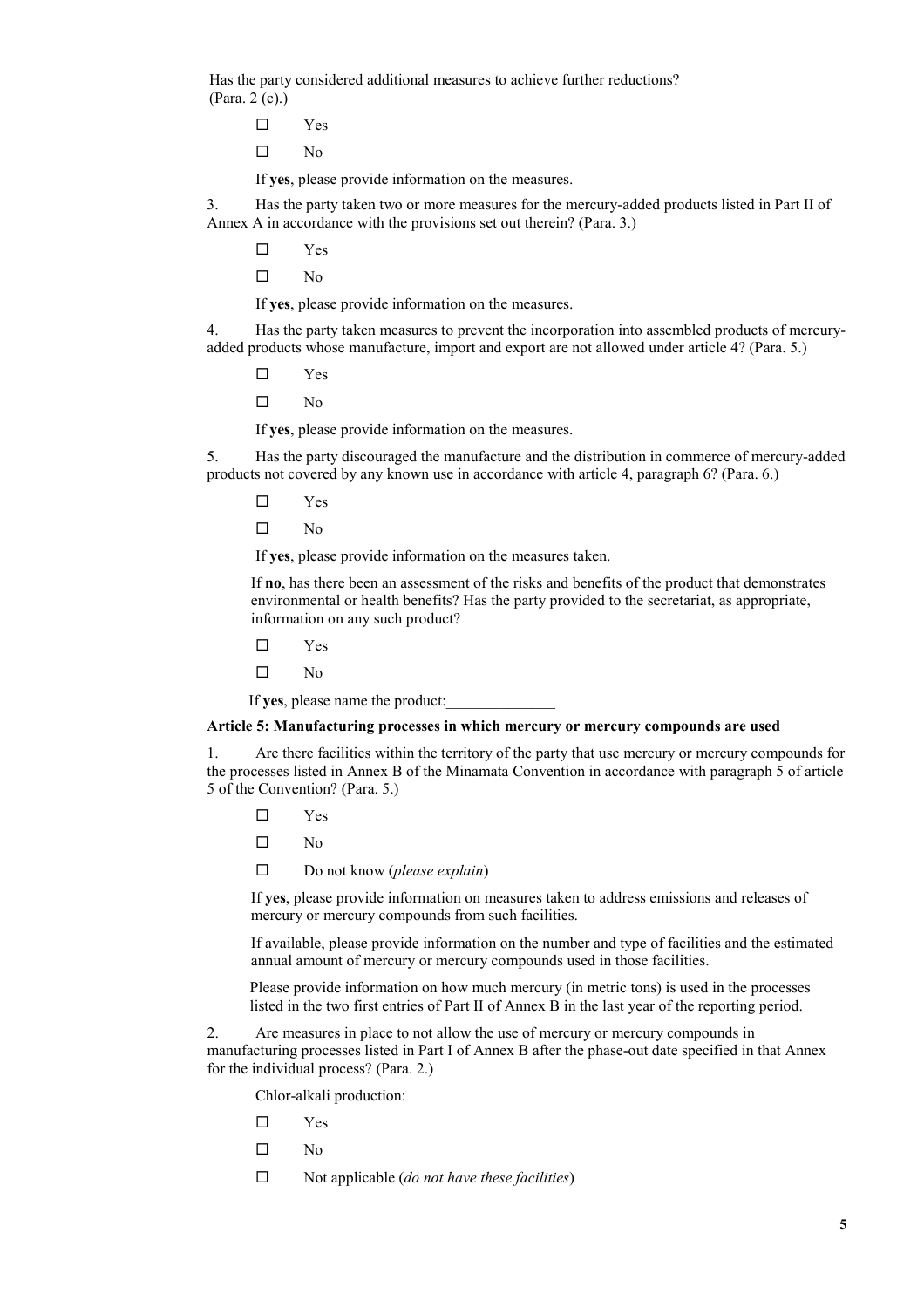If **yes**, please provide information on these measures.

Acetaldehyde production in which mercury or mercury compounds are used as a catalyst:

- Yes
- $\square$  No
- Not applicable (*do not have these facilities*)

If **yes**, please provide information on these measures.

If **no** to either of the questions above, has the party registered for an exemption pursuant to article 6?

- Yes
- $\square$  No

If **yes**, for which process(es)? (*please list*)

3. Are measures in place to restrict the use of mercury or mercury compounds in the processes listed in Part II of Annex B in accordance with the provisions set out therein? (Para. 3.)

Vinyl chloride monomer production:

- Yes
- $\square$  No
- Not applicable (*do not have these facilities*)

If **yes**, please provide information on these measures.

Sodium or potassium methylate or ethylate:

- $\square$  Yes
- $\square$  No
- Not applicable (*do not have these facilities*)

If **yes**, please provide information on these measures.

Production of polyurethane using mercury-containing catalysts:

- Yes
- $\square$  No
- Not applicable (*do not have these facilities*)
- If **yes**, please provide information on these measures.

4. Is there any use of mercury or mercury compounds in a facility using the manufacturing processes listed in Annex B that did not exist prior to the date of entry into force of the Convention for the party? (Para. 6.)

- Yes
- $\square$  No

If **yes**, please explain the circumstances.

5. Is there any facility that has been developed using any other manufacturing process in which mercury or mercury compounds are intentionally used that did not exist prior to the date of entry into force of the Convention? (Para. 7.)

- Yes
- $\Box$  No

If **yes**, please provide information on how the party tried to discourage this development or that the party has demonstrated the environmental and health benefits to the Conference of the Parties and that there are no technically and economically feasible mercury-free alternatives available providing such benefits.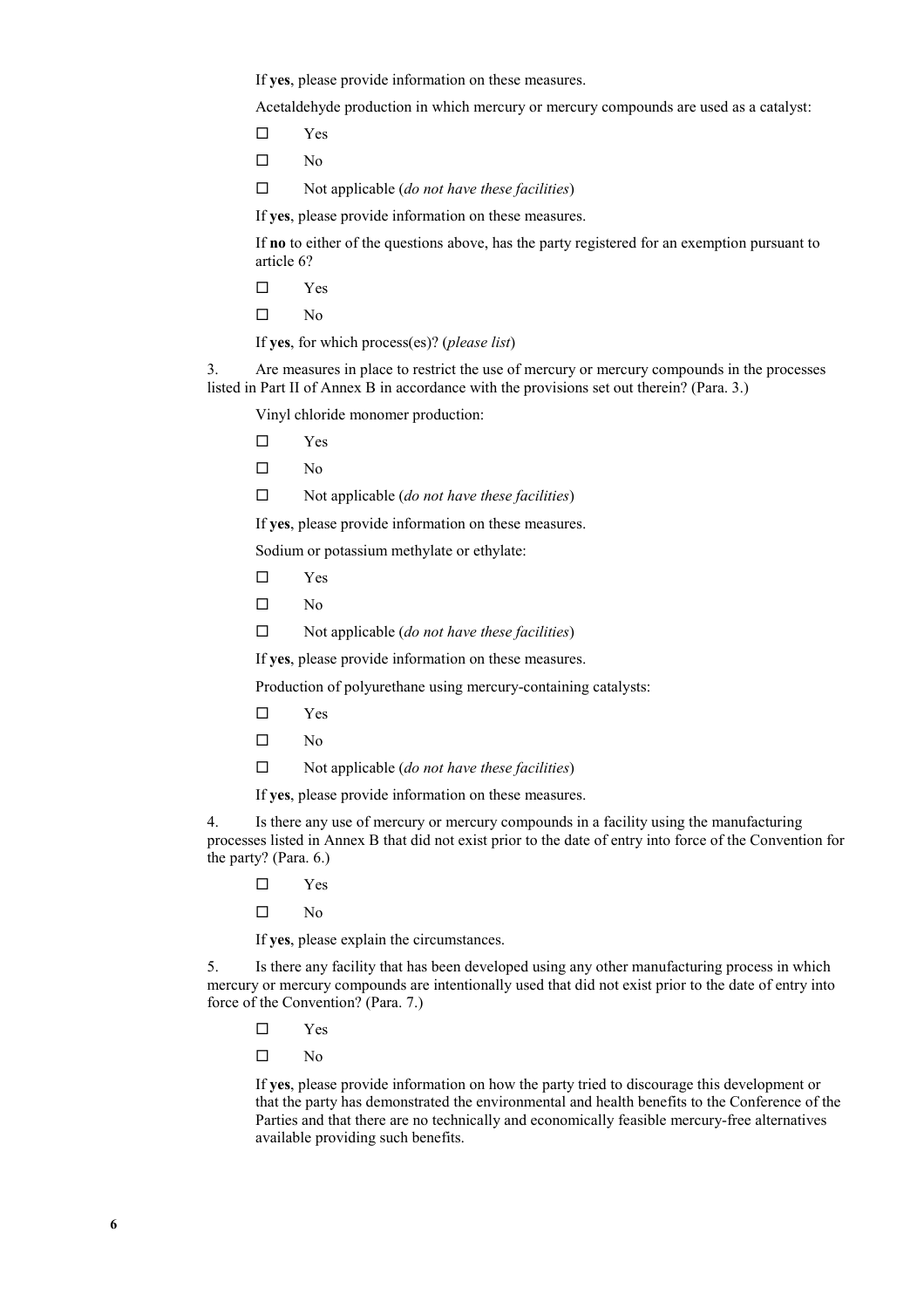#### **Article 7: Artisanal and small-scale gold mining**

1. Have steps been taken to reduce, and where feasible eliminate, the use of mercury and mercury compounds in, and the emissions and releases to the environment of mercury from, artisanal and small-scale gold mining and processing subject to article 7 within your territory? (Para. 2.)

- Yes
- $\square$  No
- $\Box$  There is no artisanal and small-scale gold mining and processing subject to article 7 in which mercury amalgamation is used in the territory.

If **yes**, please provide information on the steps.

2. Has the party determined and notified the secretariat that artisanal and small-scale gold mining and processing within its territory is more than insignificant?

- Yes
- $\square$  No

If **no**, please proceed to article 8 on emissions

3. Has the party developed and implemented a national action plan and submitted it to the secretariat? (Para. 3 (a), para. 3 (b).)

- □ Yes
- $\square$  No
- $\Box$  In progress

4. Attach your most recent review that must be completed under paragraph 3 (c) of article 7, unless it is not yet due.

5. Supplemental: Has the party cooperated with other countries or relevant intergovernmental organizations or other entities to achieve the objective of this article? (Para. 4.)

- □ Yes
- $\square$  No

If yes, please provide information.

#### **Article 8: Emissions**

1. Identify any Annex D source categories for which there are new sources of emissions of mercury or mercury compounds as defined in paragraph 2 (c) of article 8.

For each of those source categories describe the measures in place, including the effectiveness of such measures, to implement the requirements of paragraph 4 of article 8.

Has the party required the use of best available techniques or best environmental practices (BAT/BEP) to control and where feasible reduce emissions for new sources no later than 5 years after the date of entry into force of the Convention for the party? (Para. 4.)

- □ Yes
- No (*please explain*)

2. Identify any Annex D source categories for which there are existing sources of emissions of mercury or mercury compounds as defined in paragraph 2 (e) of article 8.

For each of those source categories, select and provide details on the measures implemented under paragraph 5 of article 8 and explain the progress that these applied measures have achieved in reducing emissions over time in your territory:

- $\Box$  A quantified goal for controlling and, where feasible, reducing emissions from relevant sources;
- $\square$  Emission limit values for controlling and, where feasible, reducing emissions from relevant sources;
- $\square$  Use of BAT/BEP to control emissions from relevant sources;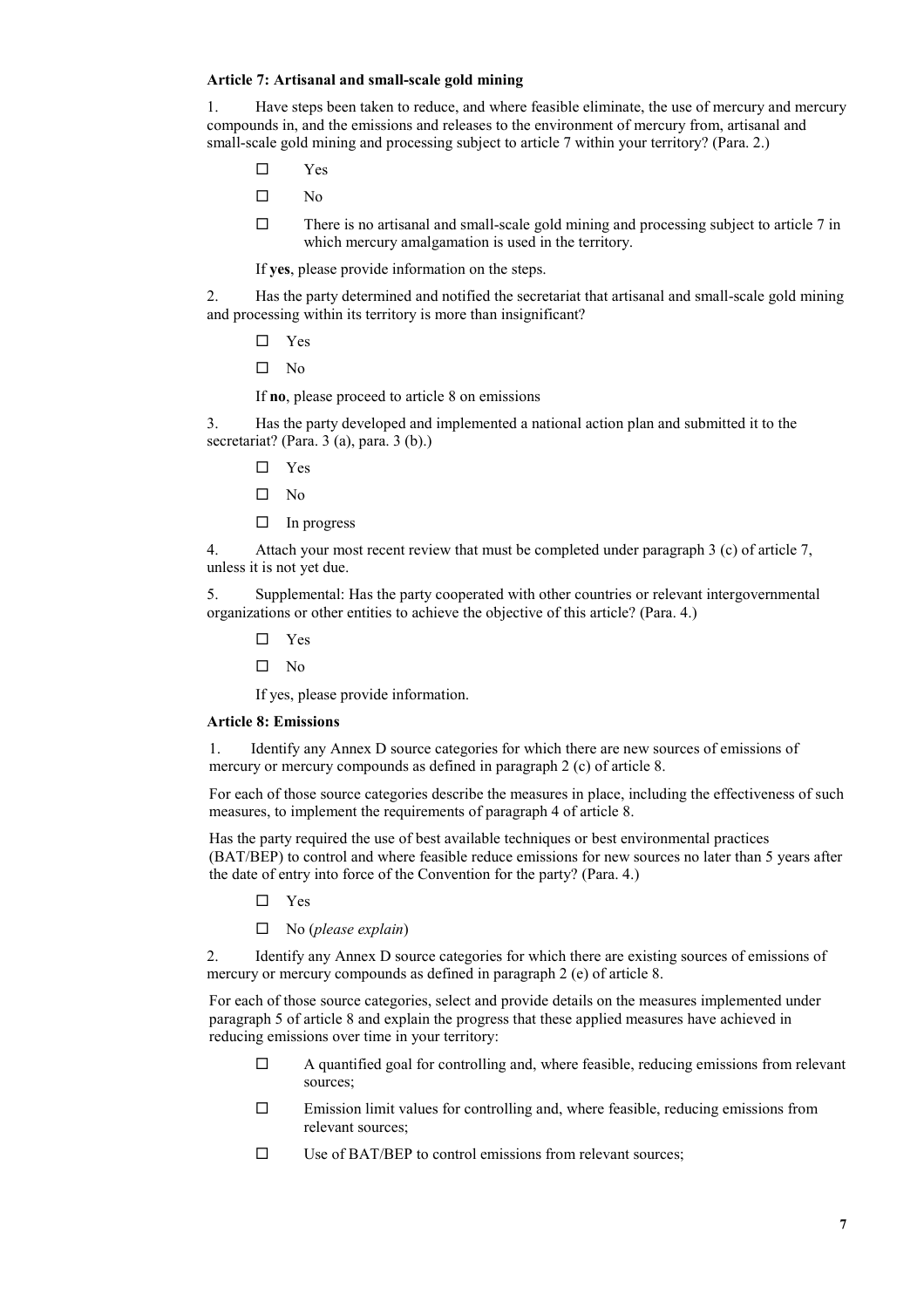- $\Box$  Multi-pollutant control strategy that would deliver co-benefits for control of mercury emissions;
- $\Box$  Alternative measures to reduce emissions from relevant sources.

Have the measures for existing sources under paragraph 5 of article 8 been implemented no later than 10 years after the date of entry into force of the Convention for the party?

Yes

 $\square$  No (please explain)

3. Has the party prepared an inventory of emissions from relevant sources within 5 years of entry into force of the Convention for it? (Para. 7.)

- Yes
- $\square$  No
- $\Box$  Have not been a party for 5 years

If **yes**, when was the inventory last updated?

Please indicate where this inventory is available.

If no such inventory exists, please explain.

4. Has the party chosen to establish criteria to identify relevant sources covered within a source category? (Para. 2 (b).)

- Yes
- $\square$  No

If **yes**, please explain how the criteria for any category include at least 75 percent of the emissions from that category and explain how the party took into account guidance adopted by the Conference of the Parties.

5. Has the party chosen to prepare a national plan setting out the measures to be taken to control emissions from relevant sources and its expected targets, goals and outcomes? (Para. 3.)

- □ Yes
- $\Box$  No

If **yes**, has the party submitted its national plan to the Conference of the Parties under this article no later than 4 years after the date of entry into force of the Convention for the party?

- Yes
- No (*please explain*)

#### **Article 9: Releases**

1. Are there, within the party's territory, relevant sources of releases as defined in paragraph 2 (b) of article 9? (Para. 4.)

- Yes
- $\Box$  No
- Do not know (*please explain*)

If **yes**, please indicate the measures taken to address releases from relevant sources and the effectiveness of those measures. (Para. 5.)

2. Has the party established an inventory of releases from relevant sources within 5 years of entry into force of the convention for it? (Para. 6.)

- Yes
- $\Box$  Relevant sources do not exist in the territory
- $\Box$  Have not been a party for 5 years
- No (*please explain*)

If **yes**, when was the inventory last updated?

Please indicate where the information is available.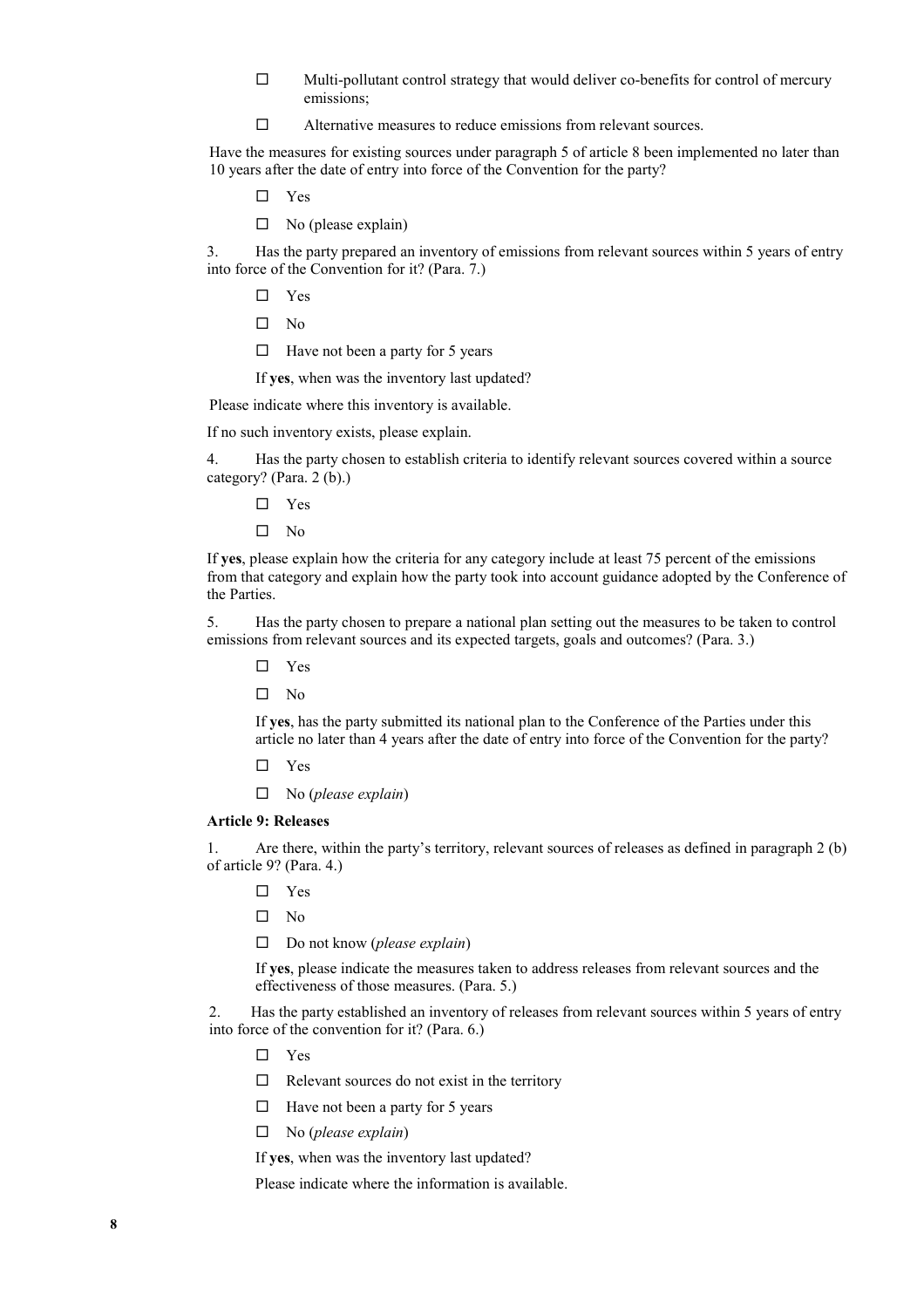#### **Article 10: Environmentally sound interim storage of mercury, other than waste mercury**

1. Has the party taken measures to ensure that the interim storage of non-waste mercury and mercury compounds intended for a use allowed to a party under the Convention is undertaken in an environmentally sound manner? (Para 2.)

- □ Yes
- $\square$  No
- Do not know (*please explain*)

If **yes**, please indicate the measures taken to ensure that such interim storage is undertaken in an environmentally sound manner and the effectiveness of those measures.

#### **Article 11: Mercury wastes**

1. Have measures outlined in article 11, paragraph 3, been implemented for the party's mercury waste? (Para. 3.)

- Yes
- $\square$  No

If **yes**, please describe the measures implemented pursuant to paragraph 3, and please also describe the effectiveness of those measures.

2. \*Are there facilities for final disposal of waste consisting of mercury or mercury compounds in the party's territory?

- Yes
- $\square$  No
- Do not know (*please explain*)

**If yes**, if the information is available, how much waste consisting of mercury or mercury compounds has been subjected to final disposal under the reporting period? Please specify the method of the final disposal operation/operations.

#### **Article 12: Contaminated sites**

1. Has the party endeavoured to develop strategies for identifying and assessing sites contaminated by mercury or mercury compounds in its territory? (Para. 1.)

- $\square$  Yes
- $\Box$  No

Please elaborate

#### **Article 13: Financial resources and mechanism**

1. Has the party undertaken to provide, within its capabilities, resources in respect of those national activities that are intended to implement the Convention in accordance with its national policies, priorities, plans and programmes? (Para. 1.)

- Yes (*please specify*)
- No (*please specify why not*)

Please provide comments, if any.

2. Supplemental: Has the party, within its capabilities, contributed to the mechanism referred to in paragraph 5 of article 13? (Para. 12.)

*(Please tick one box only)*

- Yes (*please specify*)
- No (*please specify why not*)

Please provide comments, if any.

3. Supplemental: Has the party provided financial resources to assist developing-country parties and/or parties with economies in transition in the implementation of the Convention through other bilateral, regional and multilateral sources or channels? (Para. 3.)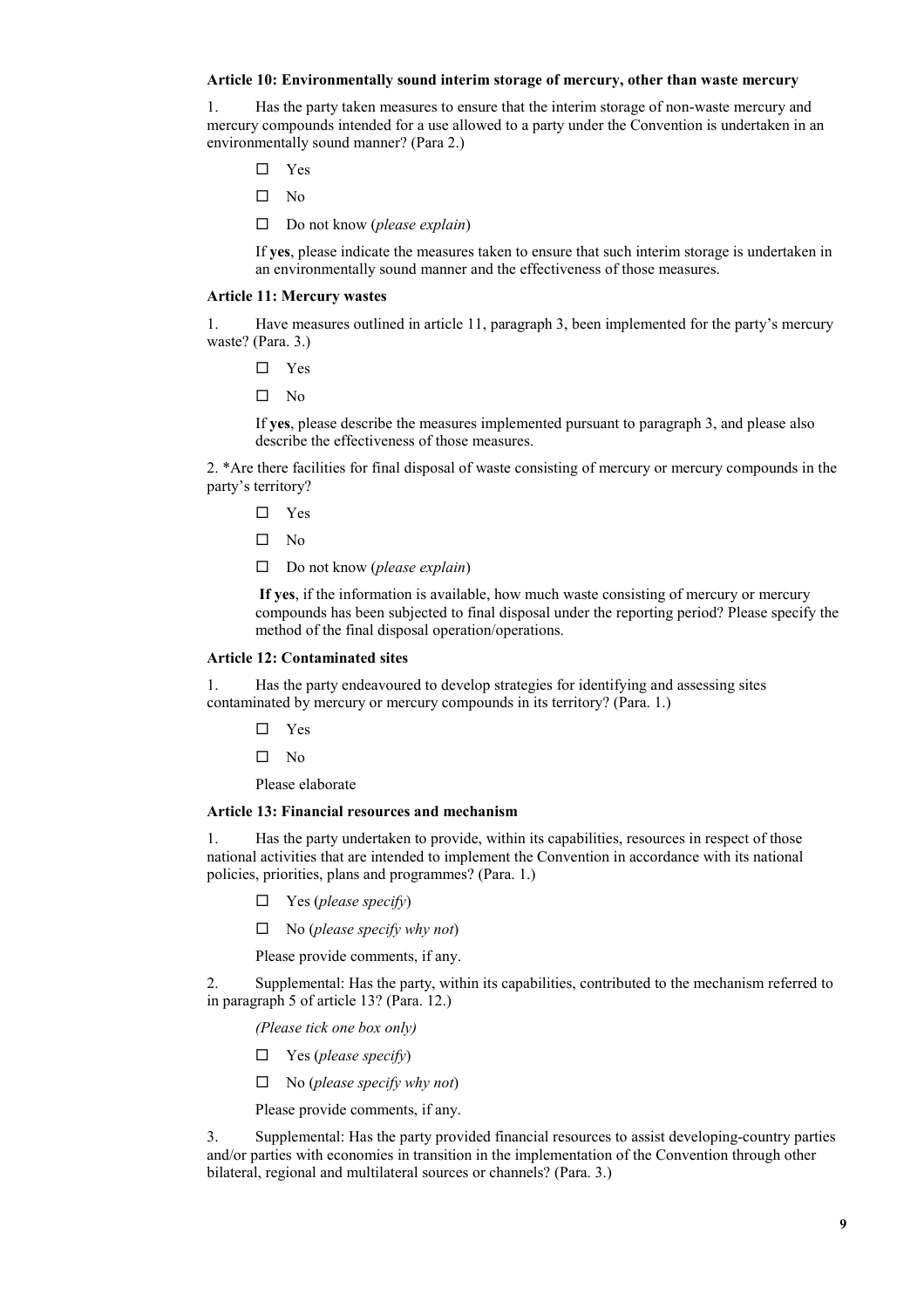*(Please tick one box only)*

- Yes (*please specify*)
- No (*please specify why not*)
- Please provide comments, if any.

#### **Article 14: Capacity-building, technical assistance and technology transfer**

1. Has the party cooperated to provide capacity-building or technical assistance, pursuant to article 14, to another party to the Convention? (Para. 1.)

- Yes (*Please specify*)
- No (*Please specify*)

2. Supplemental: Has the party received capacity-building or technical assistance pursuant to article 14? (Para. 1.)

- Yes (*please specify*)
- No (*Please specify*)

Please provide comments, if any.

3. Has the party promoted and facilitated the development, transfer and diffusion of and access to, up-to-date environmentally sound alternative technologies? (Para. 3.)

*(Please tick one box only)*

- Yes (*please specify*)
- No (*please specify why not*)
- Other (*please provide information*)

#### **Article 16: Health aspects**

1. Have measures been taken to provide information to the public on exposure to mercury in accordance with paragraph 1 of article 16?

- □ Yes
- $\square$  No

Supplemental: If **yes**, describe the measures that have been taken.

2. Have any other measures been taken to protect human health in accordance with article 16? (Para. 1.)

- □ Yes
- $\square$  No

Supplemental: If **yes**, describe the measures that have been taken.

#### **Article 17: Information exchange**

1. Has the party facilitated the exchange of information referred to in article 17, paragraph 1? (Para. 1.)

- □ Yes
- $\square$  No

Please provide more information, if any.

#### **Article 18: Public information, awareness and education**

1. Have measures been taken to promote and facilitate the provision to the public of the kinds of information listed in article 18, paragraph 1? (Para. 1.)

□ Yes

 $\square$  No

If yes, please indicate the measures that have been taken and the effectiveness of those measures?